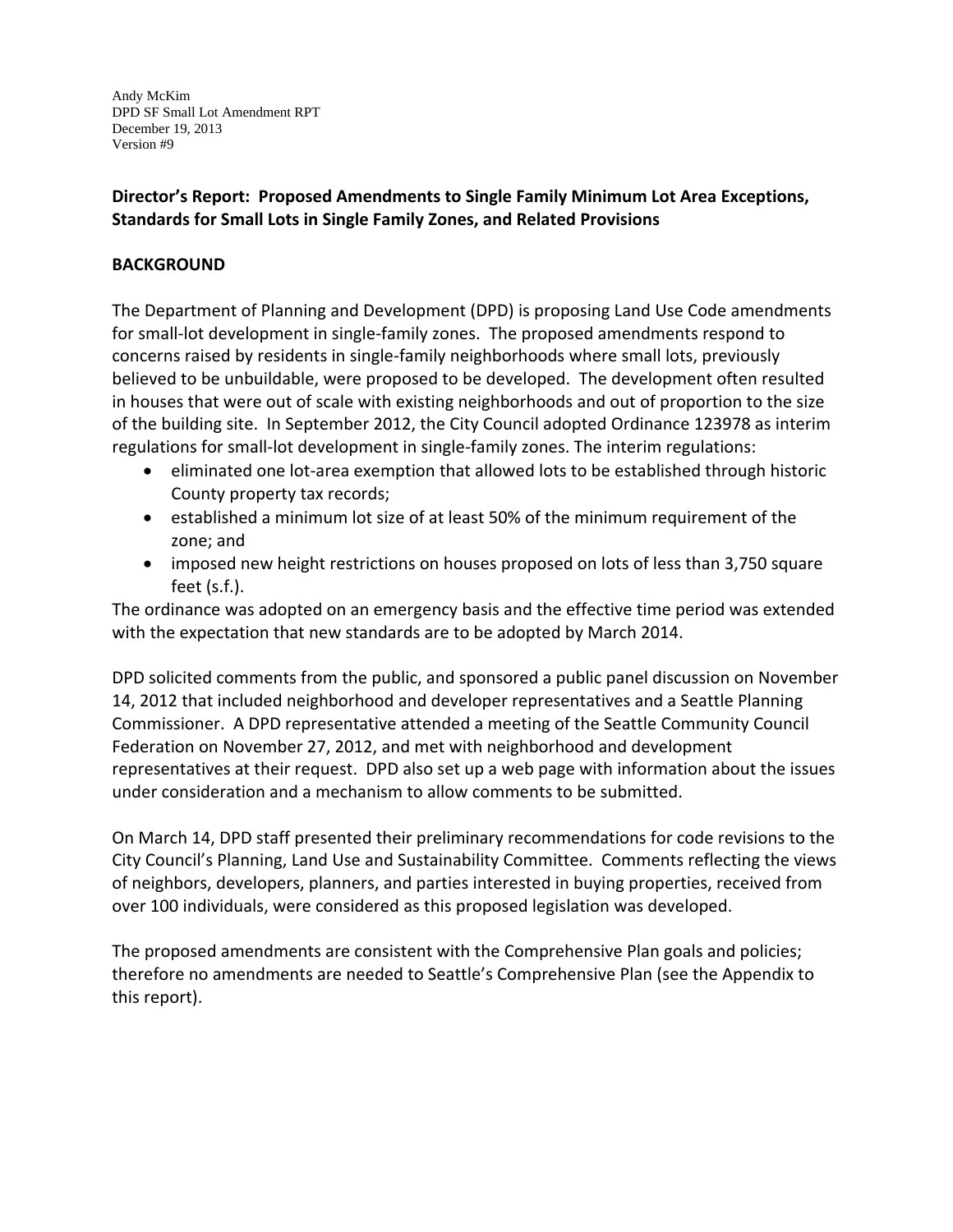#### **RECOMMENDATION SUMMARY**

These recommendations are comprehensive, addressing issues described below. The proposals generally fall into three categories.

- **1. Modifying and clarifying exceptions to minimum lot area requirements**
- Minimum Lot Size: Establish a standard absolute minimum of 2,500 s.f. for lots established under most lot area exceptions, and require a special exception review process for development of lots under 3,200 square feet in area. (Item 4 below)
- 75/80 Rule: Maintain the 75/80 rule and revise/clarify the lot calculation. (Items 5 and 6)
- 100 Percent Rule: Provide a limited new lot area exception for lots with areas equal to or greater than the mean area of the lots within the same block front. (Item 7)
- Historic Lots, Deeds or Contracts: Continue not to allow use of old tax records; discontinue use of historic mortgages and contracts of sale; and clarify use of deeds for establishing historic lot exceptions. (Items 8 and 9)
- Developing Abutting Lots in Common Ownership: Require historic lots that average less than 3,200 s.f. to be developed as a single lot. (Item 10)
- Lot Line Adjustments: Clarify use of lot boundary adjustments for creating lot area exceptions. (Item 12)

# **2. Development Standards for Single Family Homes on Undersized Lots**

- Structure Depth: Limit structure depth to twice the lot width on historic lots less than 3,200 s.f. (Item 11)
- Structure Height: For lots under 3,200 sf, establish maximum height of 18 feet plus 5 feet for a pitched roof, or 22 feet plus 5 feet for a pitched roof for structures with no more than two floors and 10 foot floor-to-floor height on the ground floor. Extend these height limits to additions to existing houses as well as new structures. (Item 15)

# **3. Minor Code Adjustments and Clarifications**

- Multiple Houses, One Lot Clarifications: Clarify that separate ownership for existing houses may be achieved through unit lot subdivision, and eliminate special subdivision provisions for multiple houses on a lot. (Items 1 and 2)
- Revise Code Language: Simplify lot area exceptions in subsection 23.44.010.B.1, and clarify that parcels that don't qualify for separate development must be included as a part of the building site when abutting property is developed. (Item 3)
- Minimum Dimensions Clarified: Clarify measurement for lot coverage purposes at least 10 feet in all directions, rather than 10 feet in any direction. (Item 13)
- Eliminate Exhibits for 23.44.010: Delete graphics that are no longer relevant. (Item 14)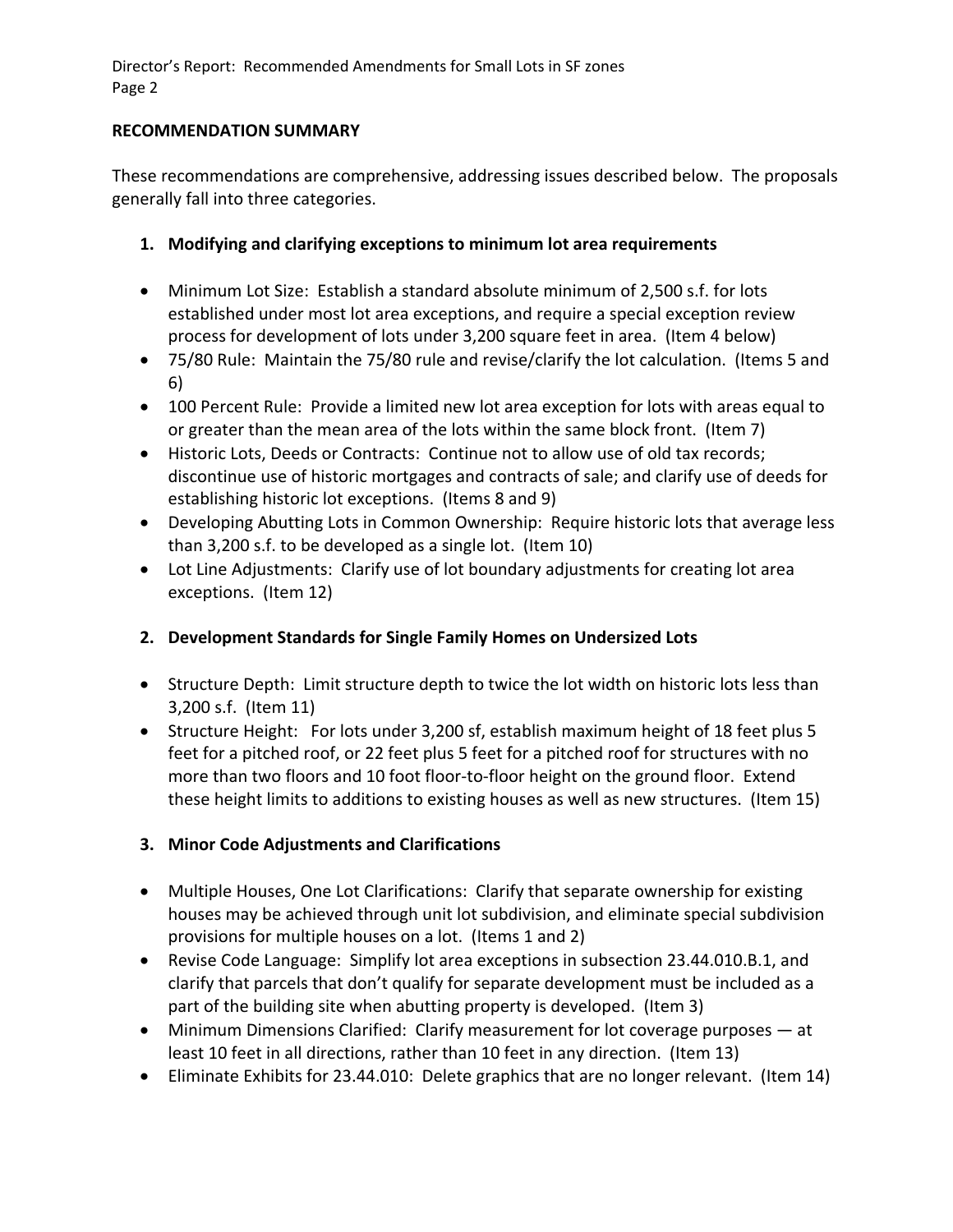• Amend Definitions: Clarify "lot," "front lot line," "front yard," and "rear yard." (Items 16, 17 and 18)

#### **RECOMMENDED CODE CHANGES**

**1. Modify Sections 23.22.062 and 23.24.045 to clarify that where two houses already exist on a single lot in a Single Family zone, the unit lot subdivision process may be applied to allow them to be separately owned.**

This would allow such a property to be divided solely for the purpose of separate ownership of the existing units, even if the unit lots are under 2,500 s.f., but would require development on the properties to be based on the development standards of the zone as applied to the combined property as if it were a single lot.

# **2. Delete Section 23.24.046, containing standards for approval of short plats for single lots with two existing houses.**

This provision was adopted based on an assumption that the unit lot subdivision process was not available to separate the ownership of two houses on a single lot (see Item 1). The proposed amendments would make clear that the unit lot subdivision process is available. Application of Section 23.24.046, which was originally intended to address issues related to existing structures, has had unintended consequences, as applicants have subdivided properties, demolished houses, then redeveloped the resulting lots with larger homes. The lots have sometimes been divided in creative ways to maximize potential structure size when the properties are redeveloped. If the properties are divided with a unit lot subdivision, any additions or redevelopment would be required to follow the yard and other standards applied based on the combined "parent" lot, so that permissible structure massing would be consistent with what is allowed for neighboring lots developed with a single home.

If Section 23.24.046 is retained, the Department would recommend that standards be adopted to limit redevelopment of the lots in a manner that is at odds with what is allowed on neighboring properties. In particular, the lots resulting from a Section 23.24.046 short plat should be made subject to platting standards adopted last year that generally limit new lots to no more than six sides and require all areas within the lots be at least ten feet wide. Section 23.24.046 short plats historically have been exempt from these standards. If the section is retained, modifying the development standards should be allowed only to the extent strictly necessary based on the configurations of the existing houses.

**3. Rewrite the lot‐area exceptions in Section 23.44.010.B.1 to make the wording simpler and more easily understood. Clarify that if a parcel does not qualify for separate development, it must be included as a part of the identified building site when abutting property under common ownership is developed.**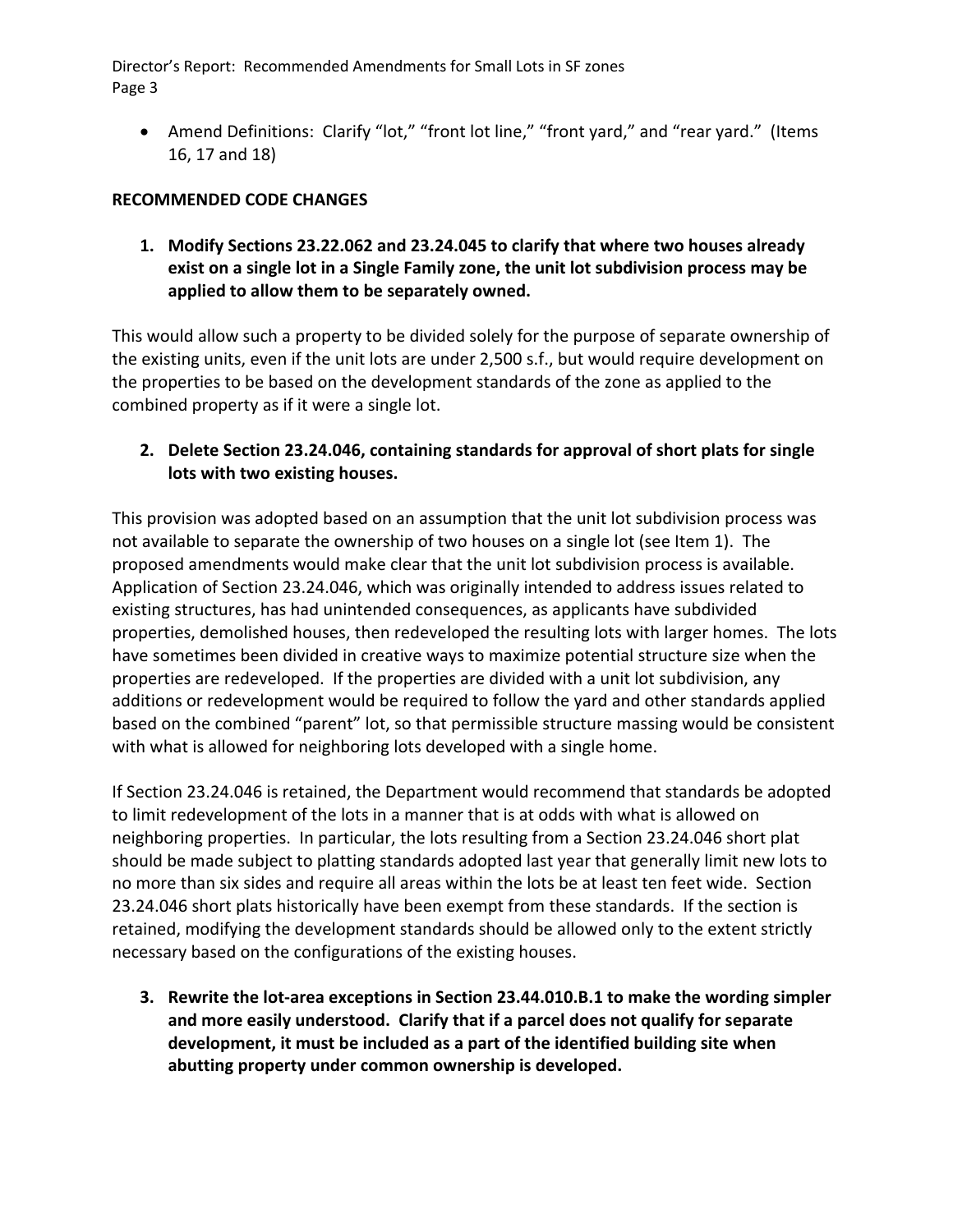This makes explicit what has been the Department's general practice. It is intended to create parcels that do not qualify for separate development.

## **4. Establish a uniform absolute minimum area standard of 2,500 square feet for lots qualifying under most lot area exceptions, and require a special exception for development of lots under 3,200 square feet in area.**

Currently, under Section 23.44.010.B.1.b and 23.44.010.B.1.c, lots must have an area at least 50 percent of the general minimum requirement for the zone in order to qualify for lot area exceptions when lots have been reduced as a result of adverse possession or street condemnation. Prior to the interim ordinance, there were no absolute minimums for lots qualifying under the historic lot exception. The interim ordinance established a minimum of 50 percent of the general standard for the zone, i.e., 2,500 square feet in an SF 5000 zone. The proposal would establish a uniform minimum area of 2,500 square feet for these exceptions, for all single‐family zones. This absolute minimum would not apply in the limited case of the 100 Percent Rule, see Item 7 below. An estimated 78 percent of lots in single-family zones are in SF 5000 zones. While this modification might allow a few additional lots to qualify for development in SF 7200 or SF 9600 zones, additional restrictions would apply for development on lots less than 3,200 square feet in area.

Developing lots under 3,200 s.f. would require a special exception review, a Type II approval requiring public notice and providing an opportunity for an appeal to the Hearing Examiner. Additional structure height and depth restrictions also would apply to lots under 3,200 s.f. See Items 11 and 15 below.

## **5. In calculating the mean area of lots on a block front for purposes of the 75/80 Rule, allow large lots developed with uses other than single‐family houses to be excluded.**

The 75/80 Rule allows undersized lots to qualify for separate development if they have an area at least 75 percent of the general minimum lot area for the zone, and at least 80 percent of the mean area of the lots on the same block face and within the same zone. Currently, undeveloped lots that are comparable in area to neighboring properties, lots that would otherwise qualify under the exception, sometimes do not qualify for the exception because there is a large lot on the block front that is developed with a church, school, or park. Under this proposed amendment, lots developed with uses other than single‐family residences may be excluded from the calculation.

Preparation of a Director's Rule is proposed to provide finer details about how the 75/80 Rule is to be applied, for example in the case of lots with multiple street frontages, irregular block configurations or split‐zoned lots.

**6. Add specific standards to clarify how the 75/80 Rule is applied under particular circumstances, such as in the case of lots with frontage on more than one street.**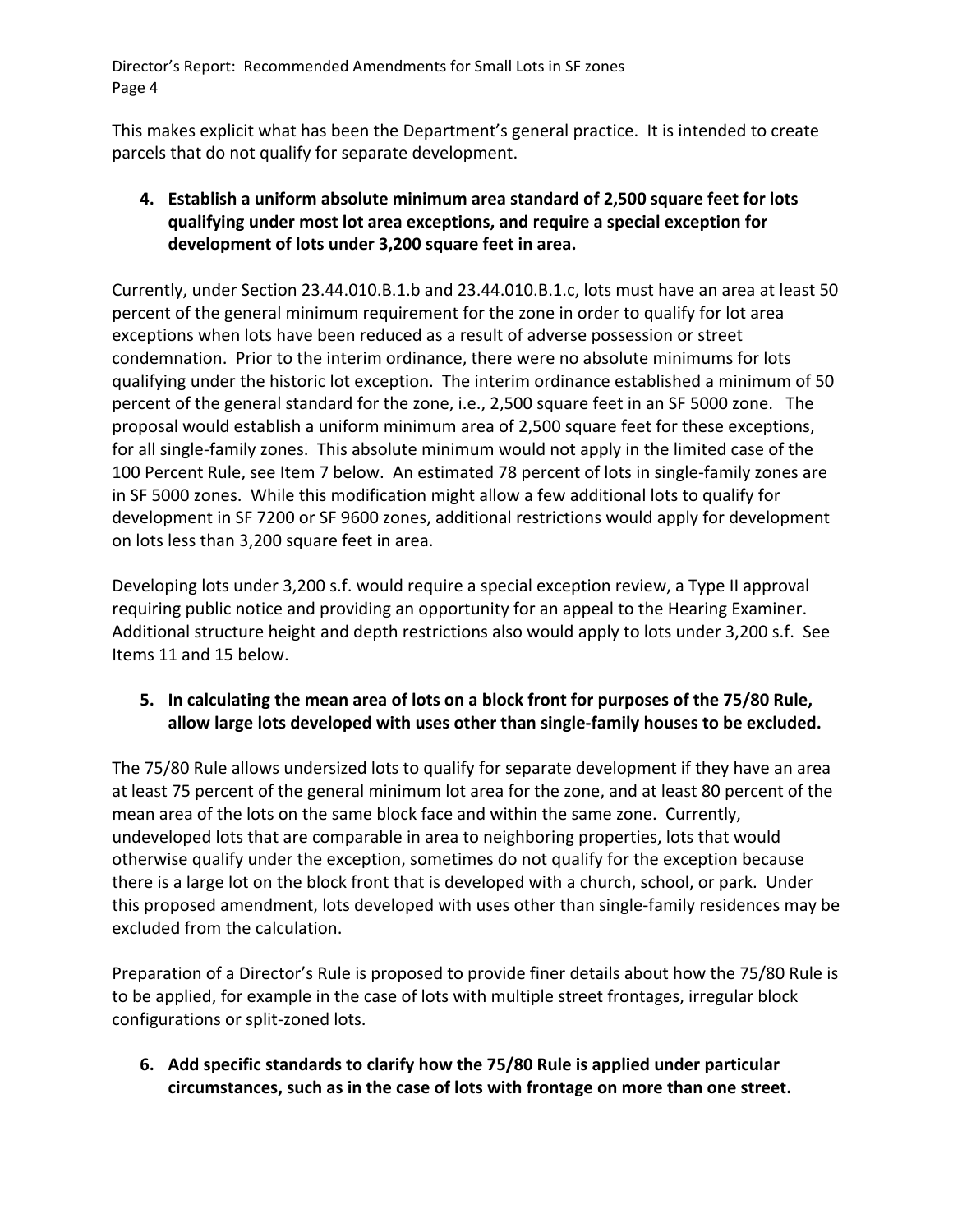Proposed new language resolves ambiguities and reflects how the code is currently being applied by DPD. Among other things the new language provides that a property may be counted as a separate lot for purposes of the 80 percent calculation only if it is currently developed separately or currently qualifies for separate development. Proposed language clarifies that the subject property may be excluded from the calculation of the mean area of lots on the block front in cases where property is being divided in a way that increases the number of building sites. This is consistent with DPD's long-standing practice with short plats, in order to avoid penalizing the owner of an existing large lot seeking to subdivide into smaller lots that are comparable in area to the other lots on the block front.

**7. Adopt as a new lot area exception, the "100 Percent Rule," allowing separate** development of a lot if its area is equal to or greater than the mean area of the lots on **the same block front that are already separately developed, or qualify for separate development.**

This would allow infill development consistent with that on neighboring properties on blocks where the prevailing pattern already consists of small lots. No absolute minimum lot area is proposed for this exception but the number of new lots on a block front that can qualify under this exception cannot exceed the number of existing lots on which the calculation is based. In contrast to the 75/80 Rule, a limitation is placed on the number of lots that can qualify as a result of demolition of existing structures. These limitations are intended to ensure that the application of the rule will be limited to infill development on blocks that already largely consist of small lots, rather than redevelopment of blocks currently predominantly held or developed as larger properties.

## **8. For purposes of the Historic Lot Exception, Section 23.44.010.B.1.d, continue not to allow consideration of old tax records and also discontinue consideration of historic mortgages and sale contracts.**

The Historic Lot Exception applies to certain lots established as separate building sites in City or County records prior to 1957. Ever since 1957, when minimum lot area requirements were codified, Seattle's codes have provided an exception from lot area requirements for some lots of record. The original intent was to preserve investment‐backed expectations that predated the minimum lot-area requirement. Neighbors have complained that this exception is applied based on arcane records that are difficult to interpret and as a result they have no way of knowing which undersized parcels in their neighborhoods might qualify. Further, in some cases the records relied on do not necessarily reflect an historic expectation that a property could be separately developed.

Reliance on historic tax records was discontinued under the interim ordinance, and DPD recommends that this change be maintained on a permanent basis. Some historic tax parcels were of shapes and sizes that are not suitable for separate development. The proposed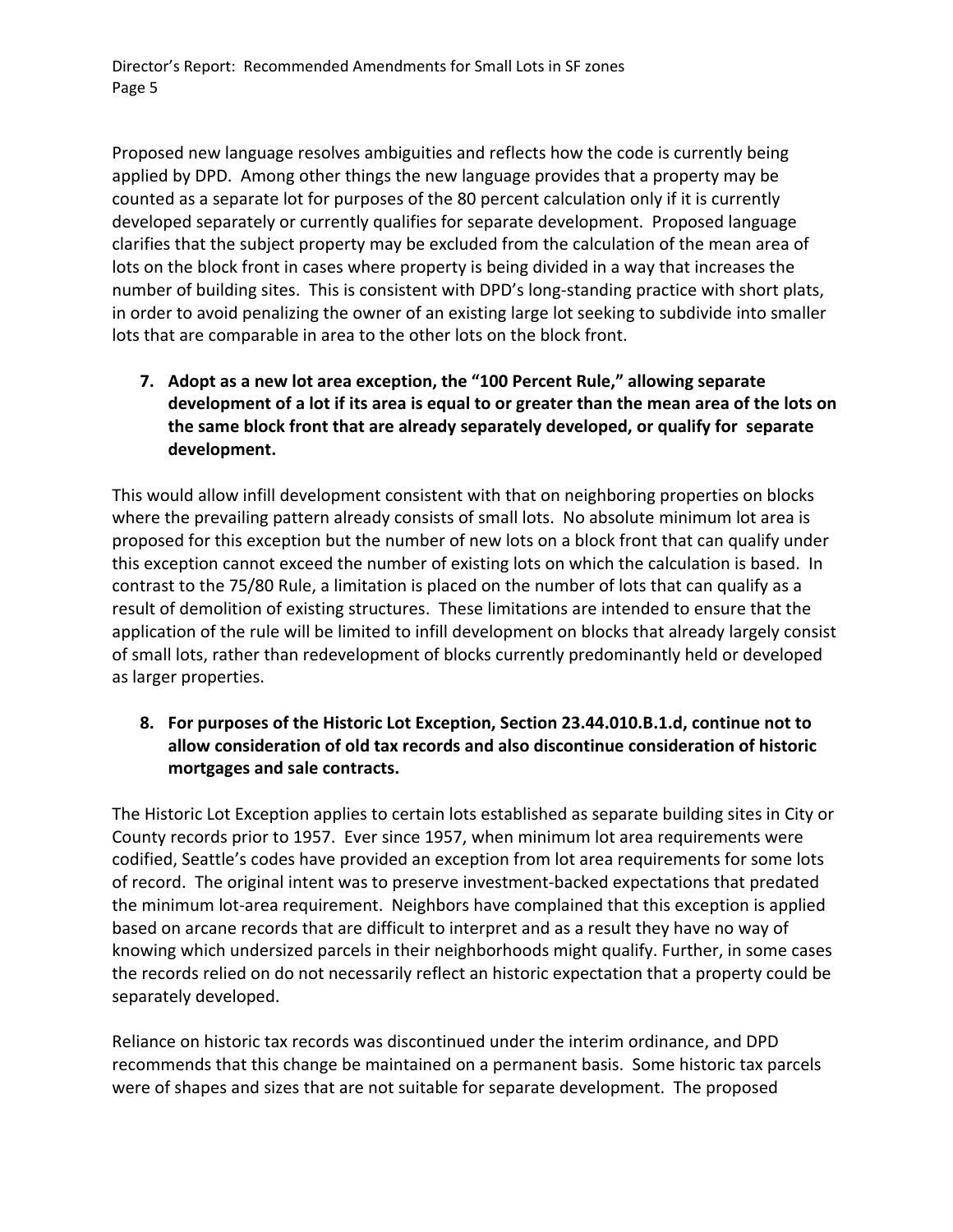ordinance also eliminates reliance on historic mortgages, as a mortgage for a portion of a lot, alone, may not provide sufficient evidence that the lot was held with the expectation that it would be separately developed. Finally, sales contracts would not be a basis for a lot‐area exception as a contract alone does not determine that a property was historically a separately developable parcel.

**9. Add standards stating that a property is considered to have been established as a separate building site by a deed only if, as a result of the transaction, the parcel was or would have been held under separate ownership from all abutting properties.**

This language would make explicit a long‐standing practice.

**10. Add a new limitation on the historic lot exception, so that it cannot be applied to allow separate development of multiple, abutting undeveloped lots with an average area under 3,200 square feet.**

If a property includes multiple, abutting platted lots, this amendment would require that they be consolidated for development rather than separately developed under the historic lot exception if the lots are on average below 3,200 sf. This is comparable to a limitation that was included when a lot area exception for historic lots was first included in the code in 1957.

## **11. For lots qualifying under the Historic Lot Exception, establish a structure depth limit for development on lots under 3,200 square feet in area.**

Under the proposed legislation structure depth is limited to twice the lot width. This restores a provision that previously applied to lots under 2,500 square feet in area. In most cases, this standard would not be adding another requirement, as structure depth is already controlled by front and rear yard requirements and possibly lot coverage limits. In some cases, however, where the lot is narrow but deep, the requirement would prevent a very long shotgun-style house from being constructed.

**12. Clarify that the lot lines of undersized lots may be modified through lot boundary adjustments, and that the resulting lots still qualify for a lot area exception so long as no additional lots are created, and either: (1) no undersized lots are made smaller; or (2) the boundaries between multiple undersized lots are being adjusted in a way that makes them more nearly equal in area. This would replace Director's Rule 13‐97.**

The allowance for lot boundary adjustments involving lots that qualify for lot area exceptions is in Director's Rule 13‐97. Currently, a lot qualifying under a lot area exception may not be reduced in size. Under the current standards, if a 4,000 s.f. parcel and a 2,000 s.f. parcel each qualify for separate development based on historic records, they may be reconfigured through a lot boundary adjustment resulting in a different 4,000 and 2,000 s.f. lots, and these lots will continue to qualify for separate development. The recommendation is also to allow a lot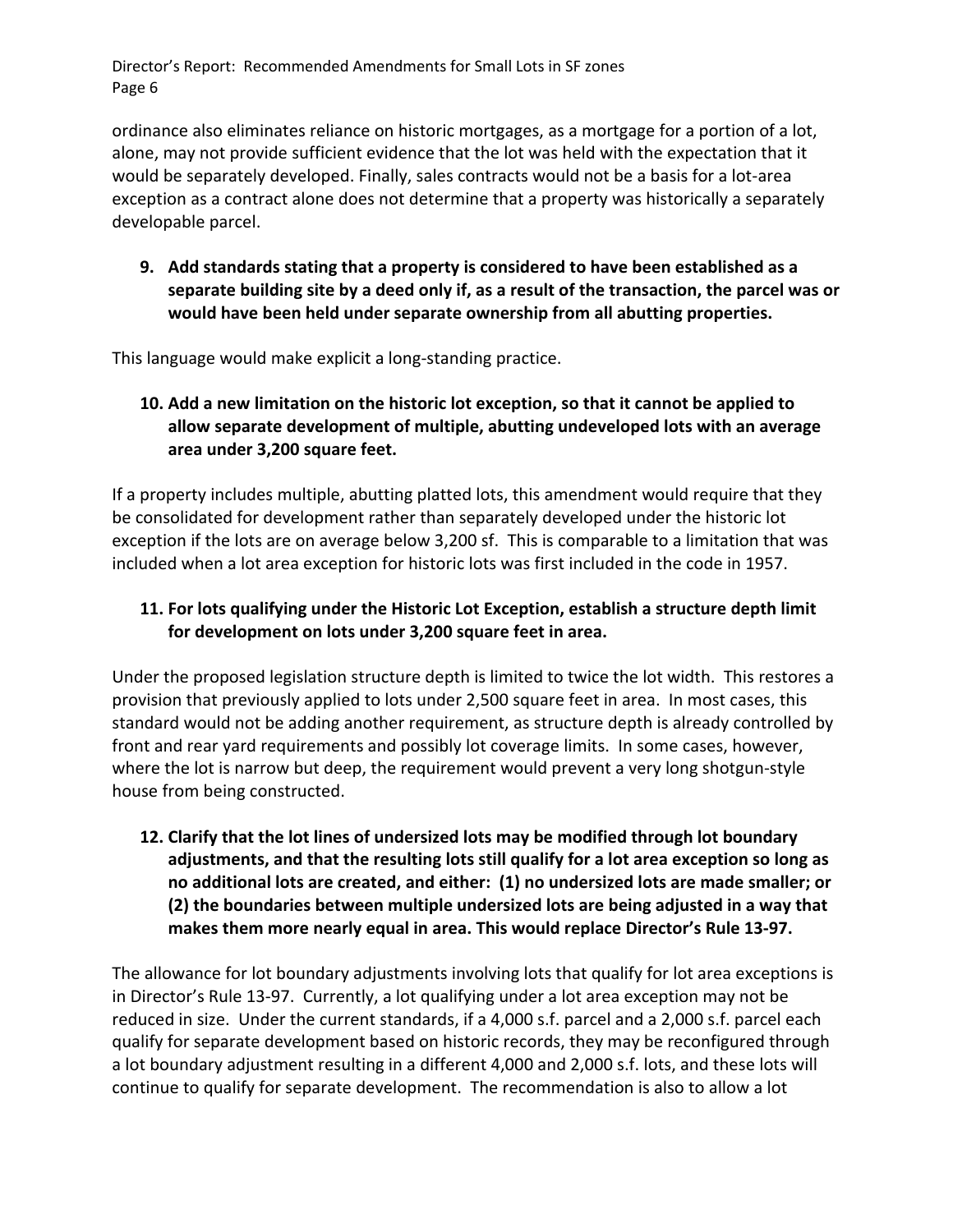boundary adjustment that would make the parcels more nearly equal in size. The intent behind this is that two houses on 3,000‐square‐foot lots, or one on 3,500 square feet and one on 2,500 square feet, would fit more gracefully into a neighborhood than a 4,000 and 2,000 s.f. lot.

Some people have suggested that lots qualifying for a lot area exception based on their historic status should no longer qualify for a lot area exception if they are modified through a lot boundary adjustment. The lot boundary adjustment process is, however, often applied to create lots that are better suited for development compatible with surrounding homes than the original qualifying lots would have been.

## **13. Clarify minimum‐dimensional requirement for lot‐coverage measurement.**

The platting standards adopted in 2011 discouraged creating lots that included narrow panhandles or tendrils by allowing only portions of lots that are more than ten feet wide to count towards lot area for the purposes of determining allowable lot coverage. The adopted language required that those portions measure at least ten feet in any direction. The language would be clarified to require that those portions measure at least ten feet in all directions, which reflects the intent of the provision.

## **14. Eliminate Exhibits for 23.44.010.**

Existing exhibits are out of date and not useful.

**15. Establish a structure height of 18 feet with an allowance of up to 5 feet for a pitched roof on all lots or unit lots under 3,200 square feet. Allow an additional four feet for structures with a floor‐to‐floor height of at least ten feet at the ground floor, and habitable space on no more than two floors. This height would also apply on non‐ rectangular lots where the area of the largest rectangle or other quadrilateral that can be drawn within the lot lines is less than 3,200 square feet.**

The interim standards applied a height limit of 22 feet with an allowance of 5 feet for a pitched roof on lots under 3,750 s.f. The recommendation is to lower the threshold lot area to 3,200 s.f. in light of the fact that lots larger than that have not triggered significant complaints. DPD's initial proposal for permanent measures would have limited the structure height on lots under 3,200 s.f. to 18 feet plus a five‐foot allowance for pitched roofs, based on the cottage housing standards that apply in Lowrise Multifamily zones and Residential Small Lot zones. Comments were received, however, from architects pointing out that the 18‐foot height limit would require cramped ceiling heights for a two‐story house, and would require the first floor to be at grade rather than slightly above grade. With a little additional height, the house would be able to sit a few steps above the ground, providing a more compatible street presence. The proposed language provides flexibility for a comfortable ceiling height, and for second‐story additions to existing houses that have tall main floors or main floors built several feet above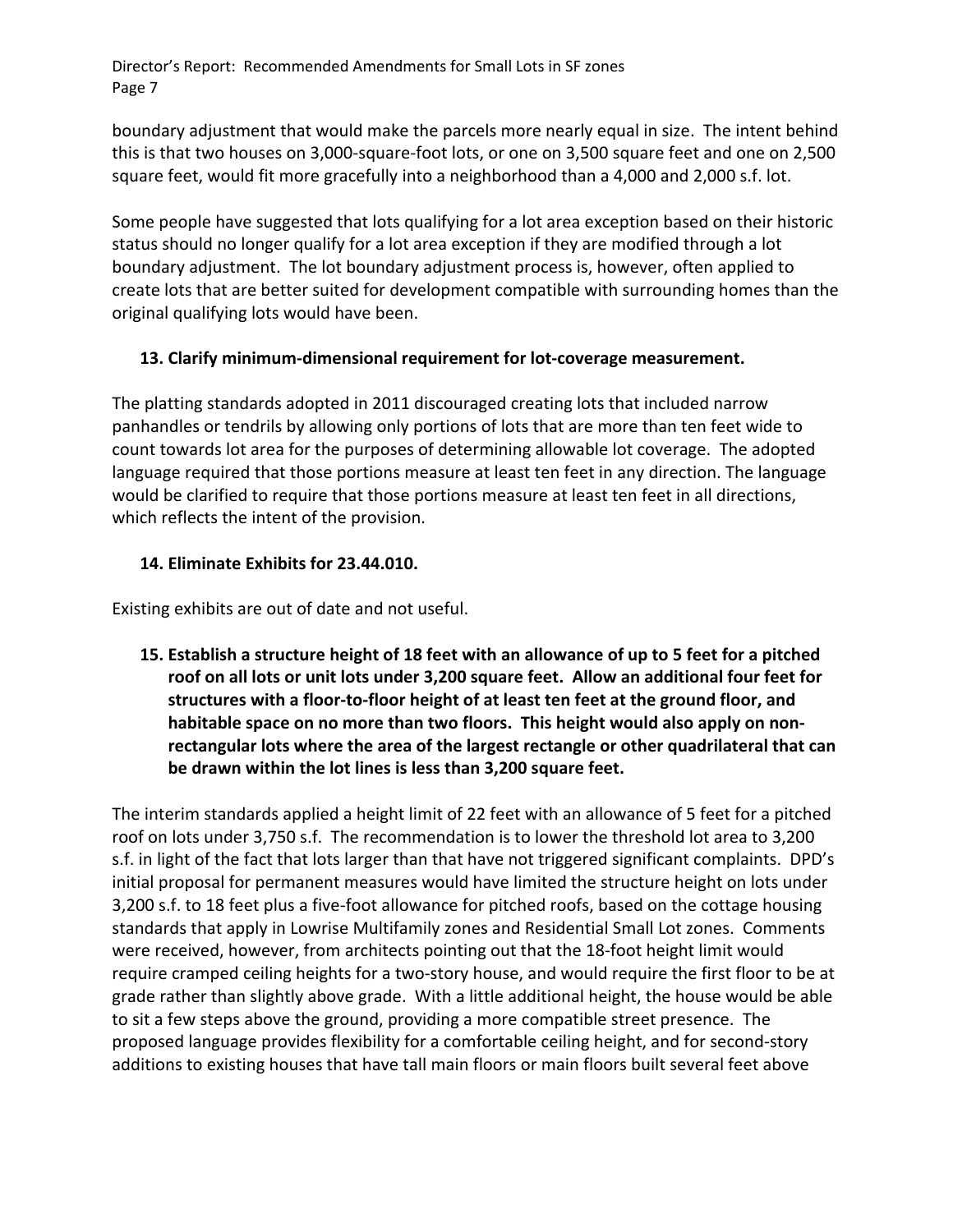grade The intent is to accommodate a two‐story house with comfortable ceiling heights. Small footprints with tall ceilings provide a more spacious feeling than lower ceiling heights.

Under the interim ordinance, the lower height limits were applied only to new developments, and only to lots that qualified for separate development under the Historic Lot Exception in subsection 23.44.010.B.1.d. The recommendation is to apply this limit both to new houses and also to additions to existing houses, on all lots with areas under 3,200 square feet in single‐ family zones, regardless of how they qualified for development. The limit would also apply to structures on unit lots where a single lot with multiple existing houses has been divided through a unit lot subdivision. This is because the potential impacts on neighbors of a substantial addition to an existing house on a small lot would be no different than the impacts of an identical new house built on a vacant lot of the same size, and no different depending on which lot area exception applied. DPD received a few comments from owners of existing houses. Some owners of existing houses indicated that the 18‐foot limit originally proposed would make it difficult to add a second story to their existing house due to the existing configuration. By DPD's analysis, the 22‐foot base height limit now proposed would provide the flexibility to allow a second story addition in most cases.

Considering the area of the largest rectangle or quadrilateral within the lot lines, rather than the total lot area in the case of non‐rectangular lots removes the incentive to create irregular lots in order to gain square footage to qualify for larger structures. In cases where a lot is irregularly‐shaped, the apparent area of the lot, based on where the development may occur, is typically smaller, and this provision is intended to hold the development to a scale appropriate for the developable portion of the lot. Allowing quadrilaterals to be used rather than rectangles is reasonable as the corners of many lots are not perfect right angles.

#### **16. Amend the definition of "lot" to allow it to mean "building site" in the proper context.**

This would modify the definition so that it is consistent with the way the word is used in the code. Under the current definition, a parcel of land may qualify as a "lot" even though it has been developed in conjunction with adjacent land and does not qualify for separate development on its own. As used in the code, however, the word generally refers to a parcel that is separately developed, or is proposed to be separately developed.

**17. Amend definitions of "front lot line," "front yard" and "rear yard" in Chapter 23.84A, and the yard measurement provision in Section 23.86.010, to clarify existing code interpretation practices for lots with no street frontage and lots with frontage on multiple streets, and also to discourage the creation of irregular lot configurations intended to minimize front yard requirements.**

This codifies DPD's existing code interpretation practice for determining what orientation should be identified for yard standard purposes for an existing house on a lot capable of multiple orientations because the house and lot has no street frontage or has frontage on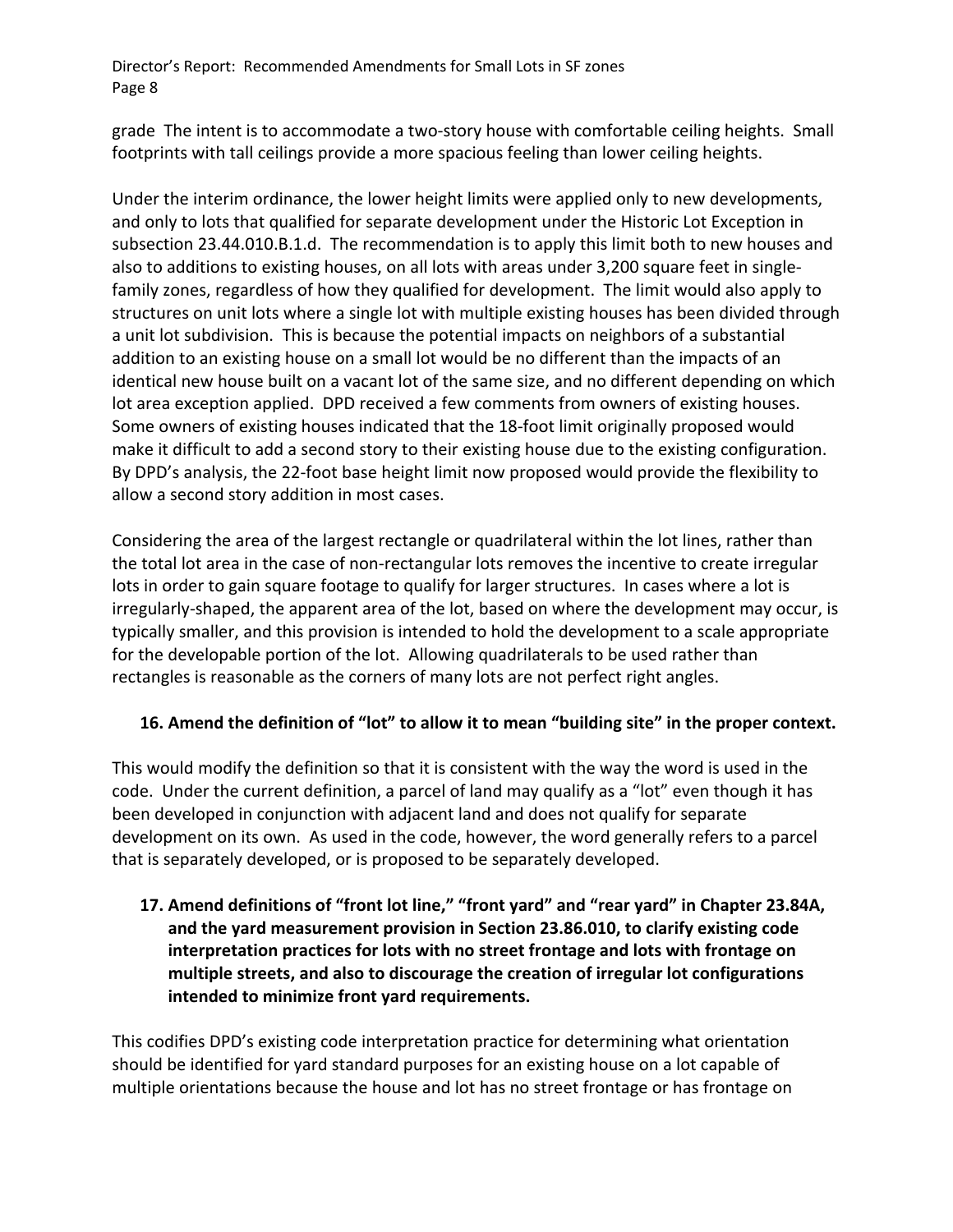multiple streets. It also is intended to limit the practice of using a panhandle‐shaped portion of a property to meet the front yard requirement in order to minimize the area of the portion of the lot set aside as a front yard.

# **18. Change all references to "block face" throughout Title 23 to "block front," and clarify definition to address irregular block configurations.**

The terms "block face" and "block front" are currently identically defined and used interchangeably in the Land Use Code. And the current definition does not provide for irregular block configurations. The amendment would explicitly provide flexibility so that the 75/80 Rule and 100 Percent Rule may be applied based on the context of the street frontage of the subject property on blocks that don't meet the standard configuration reflected by the current language. This would not represent a change in the way that the 75/80 Rule has been applied but would clarify how it is already being applied.

#### **CODE CHANGES SUGGESTED BY STAKEHOLDERS BUT NOT RECOMMENDED BY DPD**

DPD analyzed other options proposed by developers, design professionals, and other individuals. Two of these options are presented below for the sake of discussion but are not recommended by DPD.

# **1. Impose a floor area ratio ("FAR") limit.**

In addition to the height and structure depth limits recommended above, other potential development standards have also been discussed for houses on very small lots, including limits on total floor area or adoption of a FAR limit. These options are not recommended based on our conclusion that the existing yard requirements and lot coverage limits, together with proposed structure height and depth limits, will adequately control the bulk of houses on small lots. Further standards would complicate designing and reviewing plans for new houses while adding little size‐limiting benefit. A FAR limit would not effectively limit the exterior appearance of bulk of a structure unless ceiling height is limited as well.

One concern that has led design professionals to propose an FAR limit is that absent such a limit, developers will respond to the new height limits by maximizing the volume of the structure within the allowed height, resulting in flat, uninteresting façades, whereas if development were further limited by an FAR limit, they might set buildings back more than required by yard standards, and provide features such as covered porches, adding to the visual interest of the houses. Recognizing that this may be an issue that is not limited to developments on small lots, DPD proposes that modifications to standards such as limitations to features allowed in required yards be deferred and considered in the future if general modifications to single‐family standards are considered.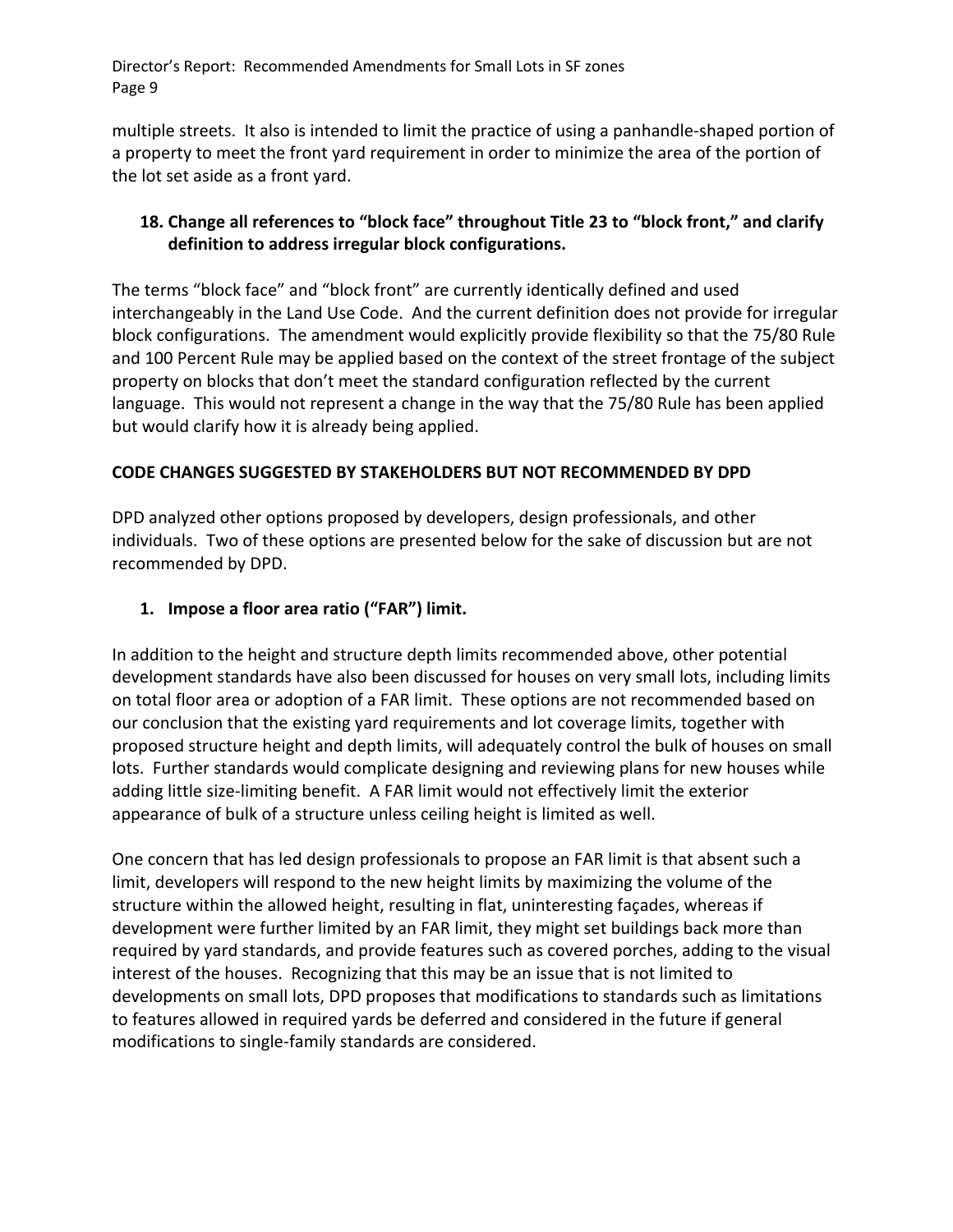#### **2. Allow additional development opportunity on block‐ends.**

Design professionals have proposed that the City consider creating an opportunity for additional development by allowing new houses to be built facing side streets, in the areas behind existing corner houses. These areas typically are perceived as street‐facing rear yards of corner houses, and in some cases, they have a significant amount of street frontage, so that a house placed in such an area would appear less "squeezed in" than some other infill opportunities that are allowed, and would possibly create less of an imposition on the privacy of neighbors' yards than mid‐block backyard houses would.

This may be a comparatively attractive way to allow additional density in single‐family areas while maintaining well-ordered streetscapes. Many lots have been created in the past throughout the city that face side streets, and many of these fit in well with their neighborhoods. The impetus for the current effort was to rein in perceived inappropriate development on lots qualifying for lot area exceptions, and this corner lot proposal that would create a new lot area exception, appears to be beyond the scope of that mission, so DPD has not included this in this set of recommendations.

Two of the houses that have been controversial and generated much input towards this proposal have been houses on block ends, facing side streets. In both of those cases, however the height of the structure was a significant issue, and the structures would now be subject to additional height restrictions. An amendment to achieve this corner lot change would likely have to modify rear yard requirements, and possibly lot coverage limits, that apply to corner houses.